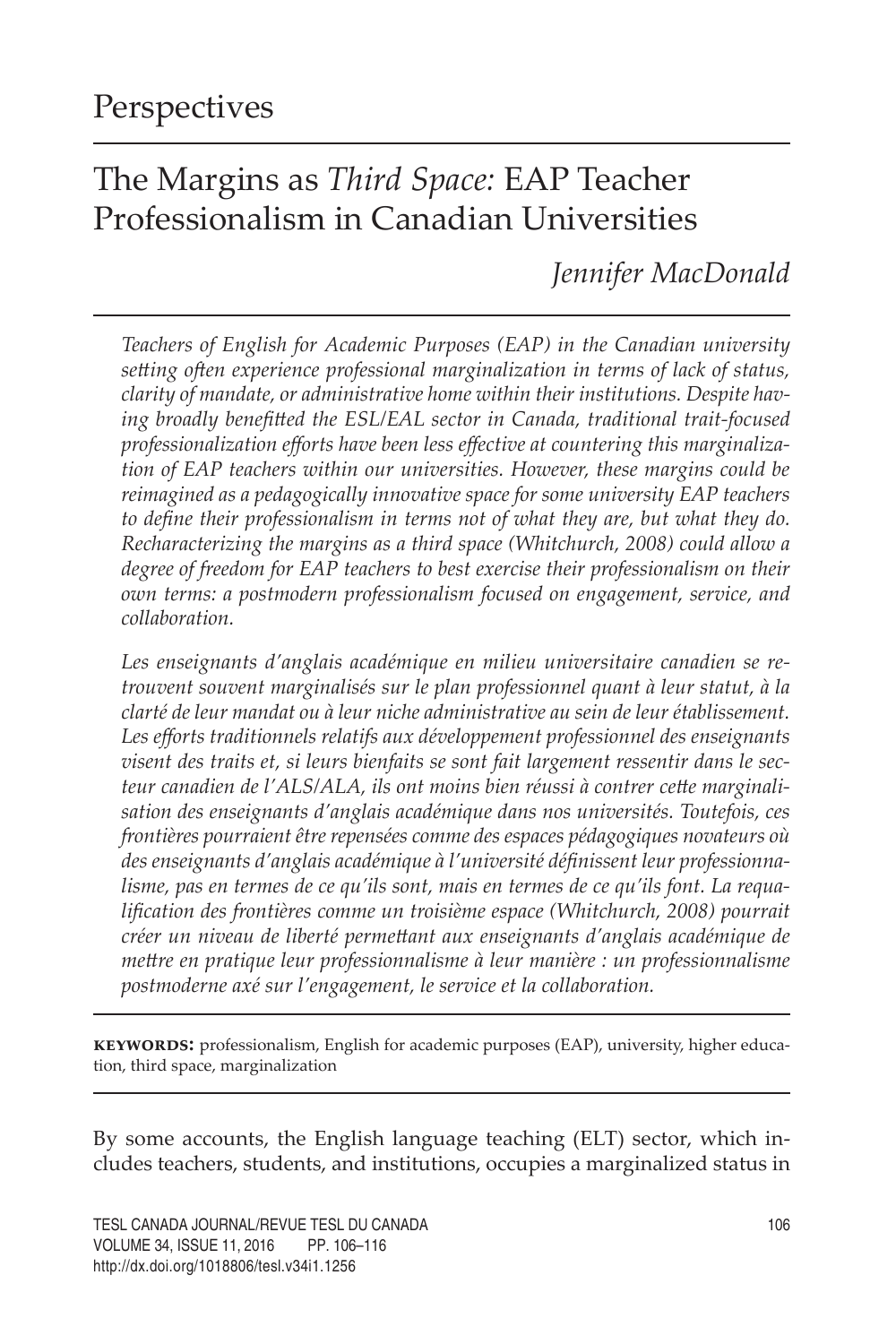Canada. Permeability of the profession, lack of a defined teacher career path, and poor working conditions have been documented in private, government-sponsored, and postsecondary English teaching contexts (Breshears, 2004, 2008; MacPherson, Kouritzin, & Kim, 2005; Shaw, 2014; Smithwick, 2014; Valeo & Faez, 2014). Although seen by some as offering comparatively better working conditions, the university environment is not without its own unique challenges to English teachers' professionalism. Despite the fact that English for Academic Purposes (EAP) teaching centres are now present at the majority of the country's postsecondary institutions, EAP teachers and students often operate on the margins. There is some degree of ambiguity from students, the university community, and sometimes EAP teachers themselves as to their role and status within the university. In my professional context as an EAP instructor at the English language teaching centre at a medium-sized, research-intensive Canadian university, I have personally had EAP students question my qualifications, asking if I had "finished my studies yet." I have heard students in our centre's presessional EAP course ask "when [they will be] taking a *real* course," contrasting their EAP studies with their future degree program. This is despite the fact that job advertisements for many EAP programs at Canada's universities require instructors to hold advanced degrees and postsecondary teaching experience on par with many other instructors across the university. Social and administrative status differentials often persist between EAP programs and other programs at the institution.

What is the nature of this marginalization of the teaching and learning of EAP in university settings in Canada? It encompasses status, structure, and position within the institution. EAP often does not have a set disciplinary home, and a great variety of models for EAP exist across the country: by some reports, there are "almost as many different kinds of [university English for Academic Purposes] programs as there [are] universities in Canada" (Douglas, 2016). EAP teaching units could be housed in student services, an academic department, centres for continuing or extended studies, the library, or independent centres; teachers of EAP could be faculty members, but are more likely to be short-term or contractual instructors. There is little research on professionalism and EAP teaching in Canadian universities apart from Smithwick's 2014 dissertation on an EAP program in Ontario. He details the challenges to the professional status and working conditions of the institution's EAP unit, which, despite being an "essential service" (p. 274) to the university due to its gate-keeping function in the admissions process, is nevertheless an "appendage unit" (p. 3) and "is situated in a subordinate position in relation to other academic disciplines and programs that operate within the same university structure" (p. 267). This is evidenced by exclusion from the institution's strategic plan, relegation to subpar facilities, lower instructor pay, and lack of autonomy over certain aspects of its own curriculum and scheduling.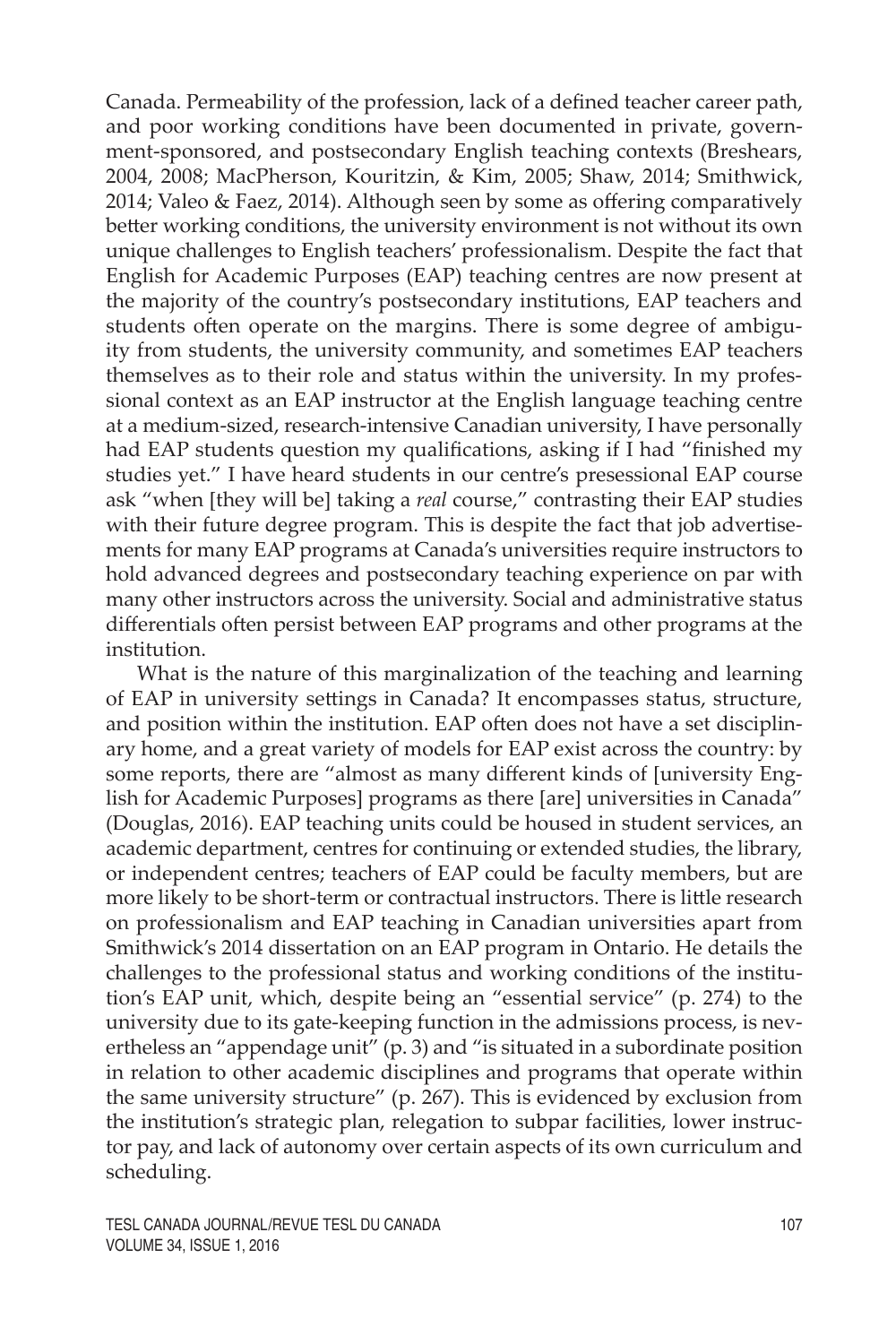This marginalization seems to stem in part from a lack of understanding of the knowledge base of education, specifically that of ELT and EAP. Another contributing factor could be the idea within the university environment that "teaching is not perceived to be a significant aspect of scholarly work" (Pratt, 1997, p. 1). In the UK, Fulcher (2009) found EAP to be lacking the academic status of modern foreign languages at many universities, as teachers of EAP are seen as "merely" teachers with no research mandate. The field of ELT suffers doubly as the knowledge base of education in general is not well defined (Lortie, 1975), nor is there one agreed epistemology of professional knowledge for the English teacher (Liyanage, Walker, & Singh, 2015). For many both inside and outside the field of ELT, the native-speaker ideal still pervades: if you can speak a language, you can teach it (Johnston, 1997; Phan & Le, 2013). The view persists within many academic settings that the knowledge base of English language teachers is "lower" than that of other academic subjects (Sato, 2013). The field of education is viewed similarly; in the words of Maxwell (2014):

Despite decades spent attempting to develop specialised sciencebased instructional knowledge and transfer it to teaching practice …, there is a persistent belief not just among the general public but among teachers too, that good teaching is more of a knack than a highly-trained skill. (p. 15)

There have been initiatives to define the EAP knowledge base, such as the British Association of Lecturers in EAP (BALEAP) Teaching EAP Competency framework, a "description of best practices in the field," which institutions can voluntarily use to guide "recruitment, induction, classroom observation, and professional development of teachers" (Alexander, 2010, p. 6). This is, however, only one limited attempt to define this base of knowledge, and there is no documentation of its application outside the UK.

There is also a general devaluing of language teaching work by the academic community and society at large. Turner (2004) laments the "emaciation of [language learning] as an intellectual challenge" (p. 95) within institutional frameworks, which favour a "technicisation" of language, reducing it into proficiency test scores to satisfy an entry requirement. This denies what she sees as the "constitutive" role of language as an inextricable part of academic work. Several researchers (Fulcher, 2009; Hadley, 2015; Sato, 2013; Smithwick, 2014; Stevenson & Kokkinn, 2007; Turner, 2004) report association of their EAP work within the university to a discourse of "student deficiency and remediation" (Stevenson & Kokkinn, 2007, p. 47). This discourse is in stark contrast to the teaching of languages other than English taking place in university foreign languages departments. That EAP is seen as remedial, while beginner French or Spanish is not, is a minimization of the complexity of language work and language acquisition only in the case of learners of English. This belies the "tacit [English] monolingualism" (Horner & Trimbur, 2002,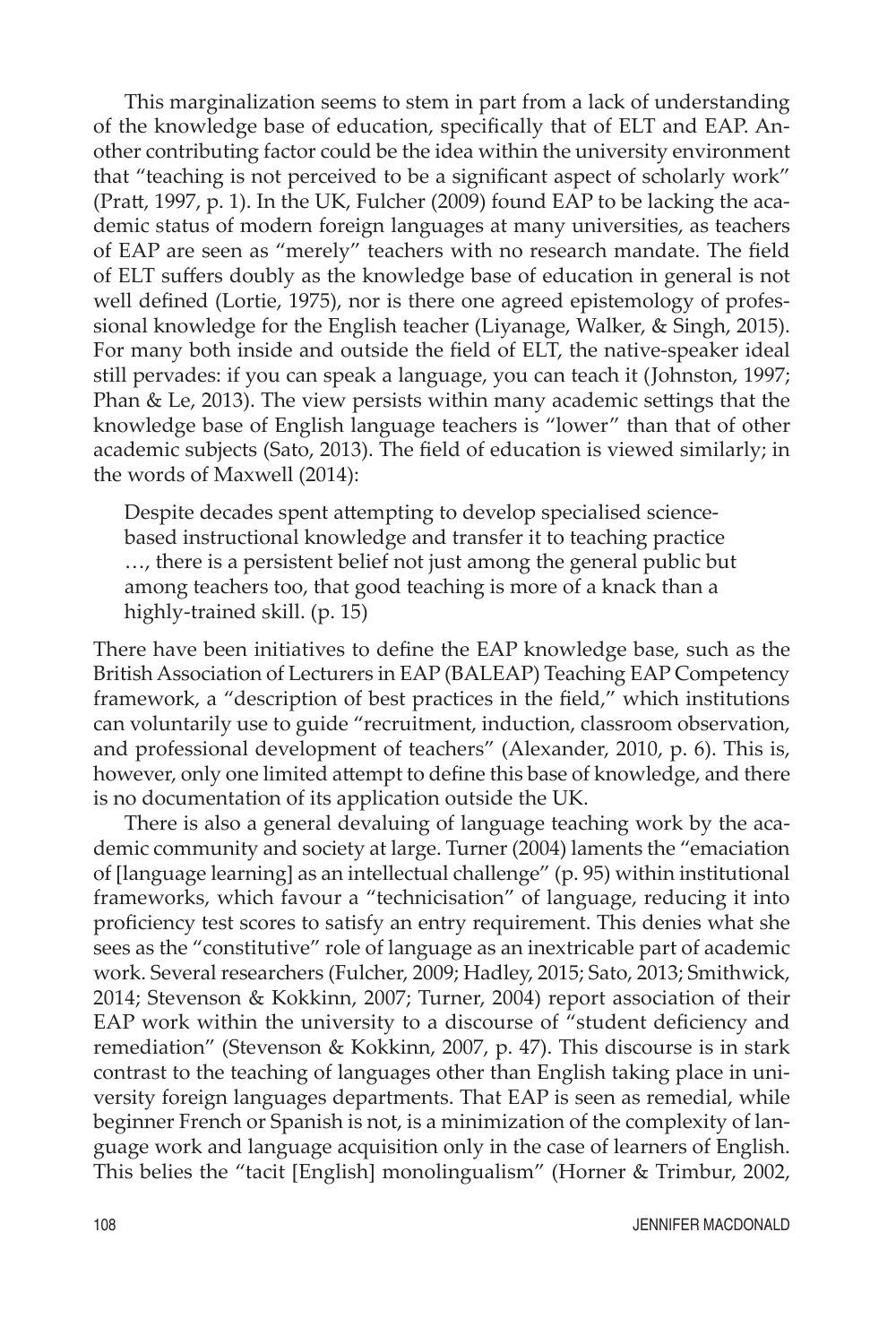p. 597) that permeates institutions, curricula, and course requirements, and marginalizes those multilingual international students whose first language is not English. In the general sphere, many teachers of English to adults feel they work in "leftover spaces, … for little money or professional status, with students who are ignored and excluded by the dominant society" (Willet & Jeannot, 1993, p. 477). Similarly, EAP teaching within the university necessarily is associated with this marginalized group, and by association gains a lower status. At many Canadian institutions, for example in British Columbia, the battle is being fought to set up credit-bearing EAP courses (Douglas, 2012) and to gain acceptance of EAP study as a complex, rigorous discipline: something beyond simple remediation.

## **Professionalism or Professionalization?**

In the face of marginalization and in order to improve status and standing in society at large, other occupational groups, such as nurses and accountants, have undertaken professionalization projects: the establishment of a professional body or association that is autonomous and self-regulated, and that upholds the principles of a clear path into the profession, professional certification or accreditation, and a code of professional conduct. The professionalization project establishes who has the training, knowledge, skills, and conduct to belong to the group; it establishes insiders and outsiders and, in so doing, raises the status of the profession. To quote Breshears (2004):

[One] argument for professionalization of language teachers is that it will bring with it higher standards of pay, benefits, and working conditions. The standards that limit access, and thus create scarcity, are necessary for maintaining a high value on the goods inherent in the profession." (pp. 27–28)

Indeed, this enhancement of status has been one of the goals of the professionalization of ELT in Canada: the teacher certification scheme, code of conduct, professional community, and advocacy of the TESL Canada professionalization project (Sivell, 2005), along with the activities of the various provincial teachers' associations. Although not without its documented challenges, such as the lack of an enforcement mechanism of its code of conduct (Breshears, 2004; MacPherson et al., 2005) the TESL Canada project has achieved a general increase in the status of adult ELT in the country, especially with regard to standardization and recognition of credentials and the overall perception of the field of adult ELT as a trustworthy and accountable one built around expertise (Sivell, 2005). This is the case particularly since the inception of its teacher certification scheme in 2002, and with teachers in government-sponsored immigrant language programs (Burnaby, 2003; Chafe & Wang, 2008; Sivell, 2005). However, these and other status-raising measures for English teachers do not seem to penetrate the figurative "walls" of the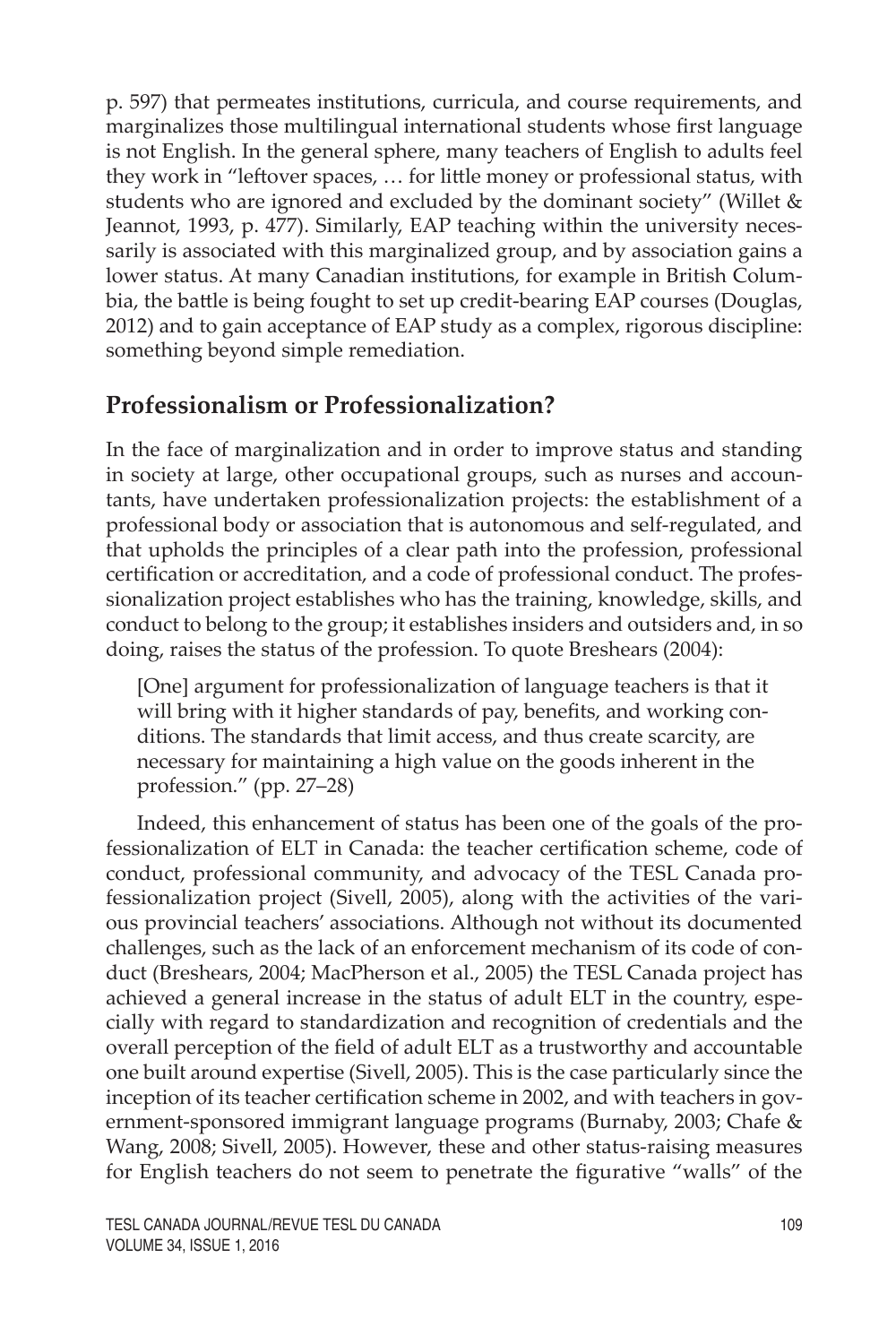university. Universities have their own power and organizational structures, values, and practices, and the marginalization that our EAP centres, staff, and students experience within the wider university community persists, in spite of the gains made elsewhere by TESL Canada's initiatives.

The question arises, then, of how to address the professional challenges of EAP teachers in the university context in Canada. One possibility could be a shift from traditional professionalization projects—rooted in classical trait-theories of what characteristics an occupational group must have to be considered a profession—to a focus on professionalism defined by a "professional group's conduct, demeanour and the standards which guide it" (Hextall, Gewirtz, Cribb, & Mahony, 2007, p. 32). In other words, this is a shift from what a professional *is* to what one *does*. One example of this is the postmodern professionalism proposed by Goodson and Hargreaves (1996). Their postmodern professionalism is "one which is guided by moral and socio-political visions of the purposes which teacher professionalism should serve within actively caring communities and vigorous social democracies" (p. 20). This focus on teachers' conduct allows for a complex and nuanced professionalism, one which "maximise[s] discretionary judgment, embrace[s] moral and social purposes, forge[s] cultures of collaboration along with self-directed commitments to continuous improvement, and embod[ies] heteronomy, complexity and commitment to care" (p. 21). This postmodern professionalism may be a more fruitful source of professional identity for university EAP teachers in the university environment in Canada, but the question remains how to enact it.

## **EAP Professionalism in the** *Third Space*

In what way can this postmodern professional identity be practiced by university EAP teachers in Canada? Helpful to this examination is some reimagining: the margins in which many university EAP teachers operate can be envisioned as a *third space.* Whitchurch (2008) describes the third space in higher education contexts as one which exists "between the traditional binary of an academic domain and an administrative or management domain that supports this" (p. 378). Third space professionals exist in different contexts across the university and have mixed identities: they straddle the professional and academic domains in that they are not faculty members, whose work traditionally includes research, teaching, and "third-leg" functions, nor are they strictly administrators supporting the academic domain. They may have advanced academic credentials and be involved in teaching, curriculum development, or research, but their duties may also involve collaboration in inter-institutional teams on academic, managerial, or policy-related issues. Examples of third space professionals are librarians, those who perform educational outreach or maintain academic partnerships, and those who run business/technology incubators on campus.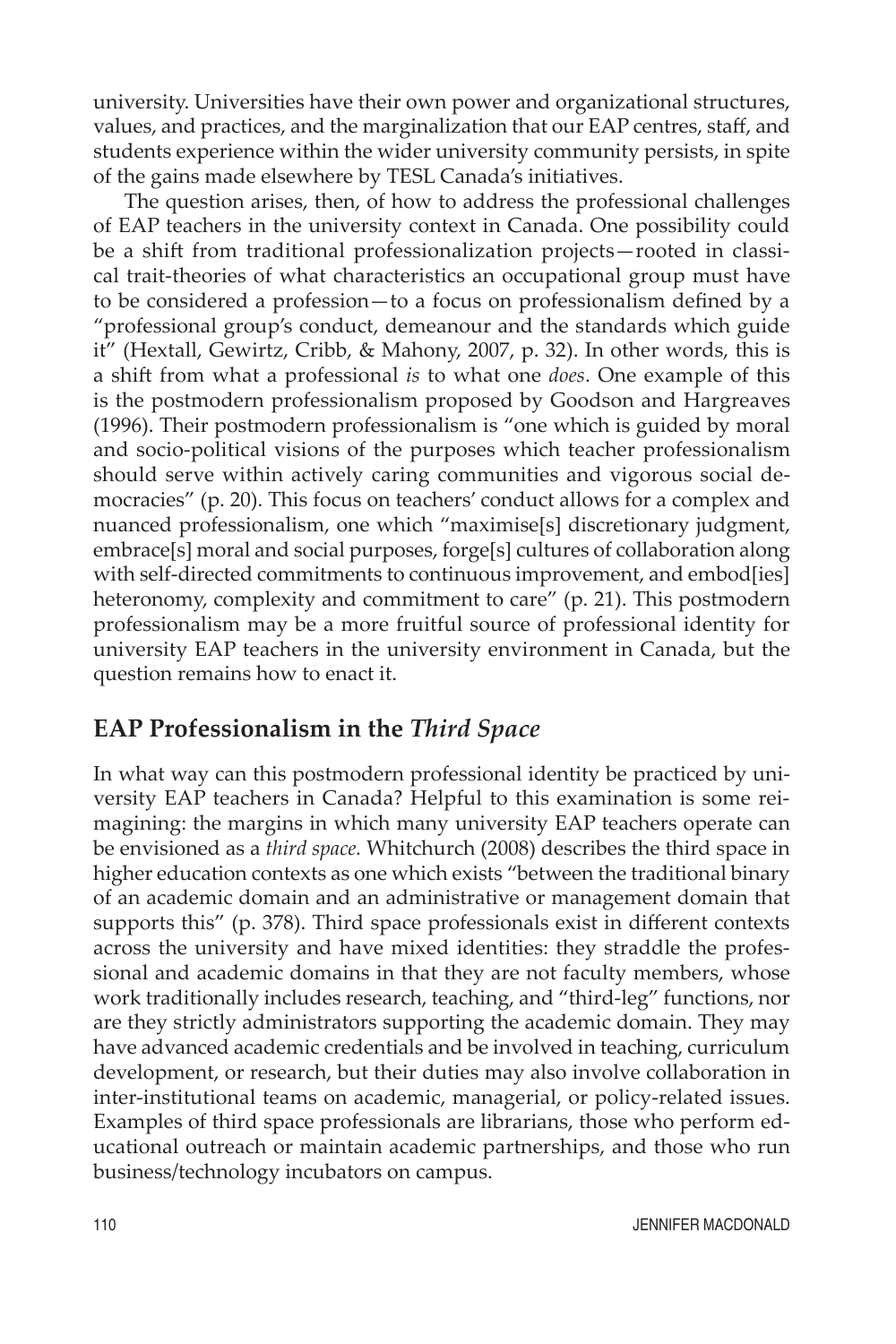University EAP teachers could be classified as third space professionals in terms of the literal and figurative spaces they occupy and the roles they carry out. As described above, EAP units are often located outside academic departments in any number of institutional "locations" which could be classified as third spaces: student services, centres for continuing studies, libraries, or independent centres. Regarding their status, many EAP teachers in Canada are often not full-time faculty members. While holding academic credentials and being able to enter into academic discourse, EAP teachers perform "perimeter roles" (Whitchurch, 2013, p. 25); their work includes teaching and curriculum design, but this activity often differs from the teaching done in academic units by faculty members. Much EAP teaching is noncredit, and sometimes delivered in alternative formats such as intensive programs, small workshops, or even one-on-one. The nature of work in the third space seems to be less bound by definitions and categories that exist in the traditional academic or administrative domains. Whitchurch's (2008) empirical research on activity in the third space found "individuals … not only interpreting their given roles more actively … but … also moving laterally across functional and organizational boundaries to create new professional spaces, knowledges and relationships" (p. 4). In other words, there is substantial leeway for EAP teachers, as professionals working in the third space, to do things they see most fruitful in terms of their knowledge, work, and professional collaboration.

Inasmuch as it is possible in many Canadian institutions, university EAP teachers should see the blended nature of their positions on many campuses as an opportunity. It is true that every institution has a unique environment, and ecosystem and not all third spaces lend themselves to the types of activities to counter marginalization that will be suggested below. For example, Hadley's (2015) detailed examination of EAP in the third space of neoliberal universities found the third space environment was often associated with creating "atmospheres of instability" (p. 158) and teachers of EAP were becoming "increasingly dislocated from their vocational identities as a result of organizational dynamics that have blurred traditional boundaries" (p. 158). The third space may therefore provide a place where a lack of professionalism displays itself in teacher behaviour: Hadley (2015) reported disrupted communication with superiors or "sharp fluctuations in workflow" by some EAP teachers who experience "professional disarticulation" in the third space environment (p. 57).

Nevertheless, within a university community that "pins [them] to the margins" (Stevenson & Kokkinn, 2007, p. A44), many university EAP teachers have the opportunity to play an active role in countering marginalization and a potential lack of professionalism. A certain degree of status-building can be accomplished by way of the quality of the engagement and pedagogy provided to students and other stakeholders by those of us who teach and lead EAP programs, and the networks we build across campus. What follow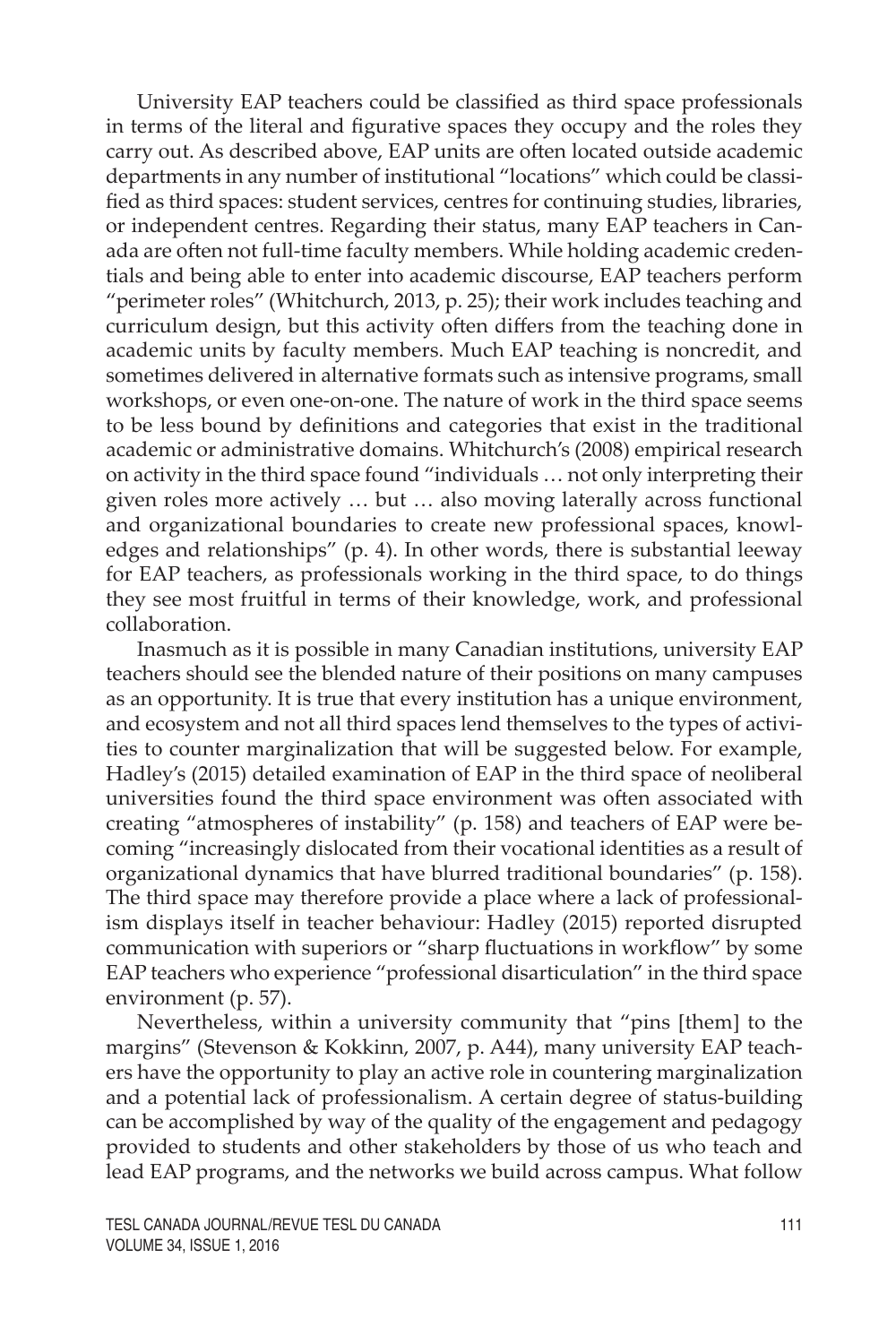are more examples of how the third space can be recharacterized as a space where professionalism can be enhanced.

### *Embracing the Third Space to Enhance Professionalism*

**Professional culture.** Professional culture is "shared ideologies, values, and general ways of and attitudes to working" (Evans, 2008). EAP teachers in Canada can aim to create a professional culture in their third spaces that embodies their own definition of professionalism in terms of extended professional activity, collegiality, and freedom to experiment. Hoyle (1975) contrasts the restricted professional, narrowly focused on the "day-to-day practicalities of teaching" (Evans, 2008, p. 9), with the extended professional, who shows a "much wider vision of what education involves, valuing the theory underpinning pedagogy, and the adoption of a generally intellectual and rationally-based approach to the job" (Evans, 2008, p. 9). Extended professional activity can be fostered in EAP units: this I see within my own centre as well as with my peers from EAP centres across the country who present at conferences, write for a variety of professional publications, are involved in provincial and national professional associations and committees, and pursue continuing professional development. There is leeway for much collaboration and cooperation in these activities; this is the "reinterpretation of collegiality" (Taylor, 2008, p. 38) that is characteristic of the third space professional.

Third spaces bring a variety of attributes. Whitchurch (2008) describes the third space as a safe space to experiment with new forms of activity. Outside of the confines of an academic department, EAP teachers have more freedom to experiment in the classroom and push their limits as practitioners. Hadley (2015) identifies one "third space solution" to the problem of role ambiguity and loss of status associated with the move of EAP teachers into the third space as embracing the Scholarship of Teaching and Learning (SoTL) movement, which represents "innovation, [improving] content delivery to end users, [a focus] on stakeholder needs, [achievement of] excellence and [creation of] a positive, inclusive teaching environment free of class-based recriminations" (p. 163). Anecdotally, I have seen colleagues at my institution and at other universities across the country use the fact that they are not confined to the typical three-credit, 39-hour course mould to their advantage in order to experiment and innovate professionally. As many intensive EAP programs already differ from much of the teaching that happens on campus in format, frequency, class sizes, and other constraints, they use this freedom to innovate in the realms of materials development, experimentation with technology, development of task-based learning activities, or participation in peer observation cycles, to name a few examples.

**Freedom in the margins.** Not all university EAP teachers are in a position to spearhead institutional initiatives, but those who can should "use … ambiguity to advantage" (Whitchurch, 2008, p. 388), and draw on the third space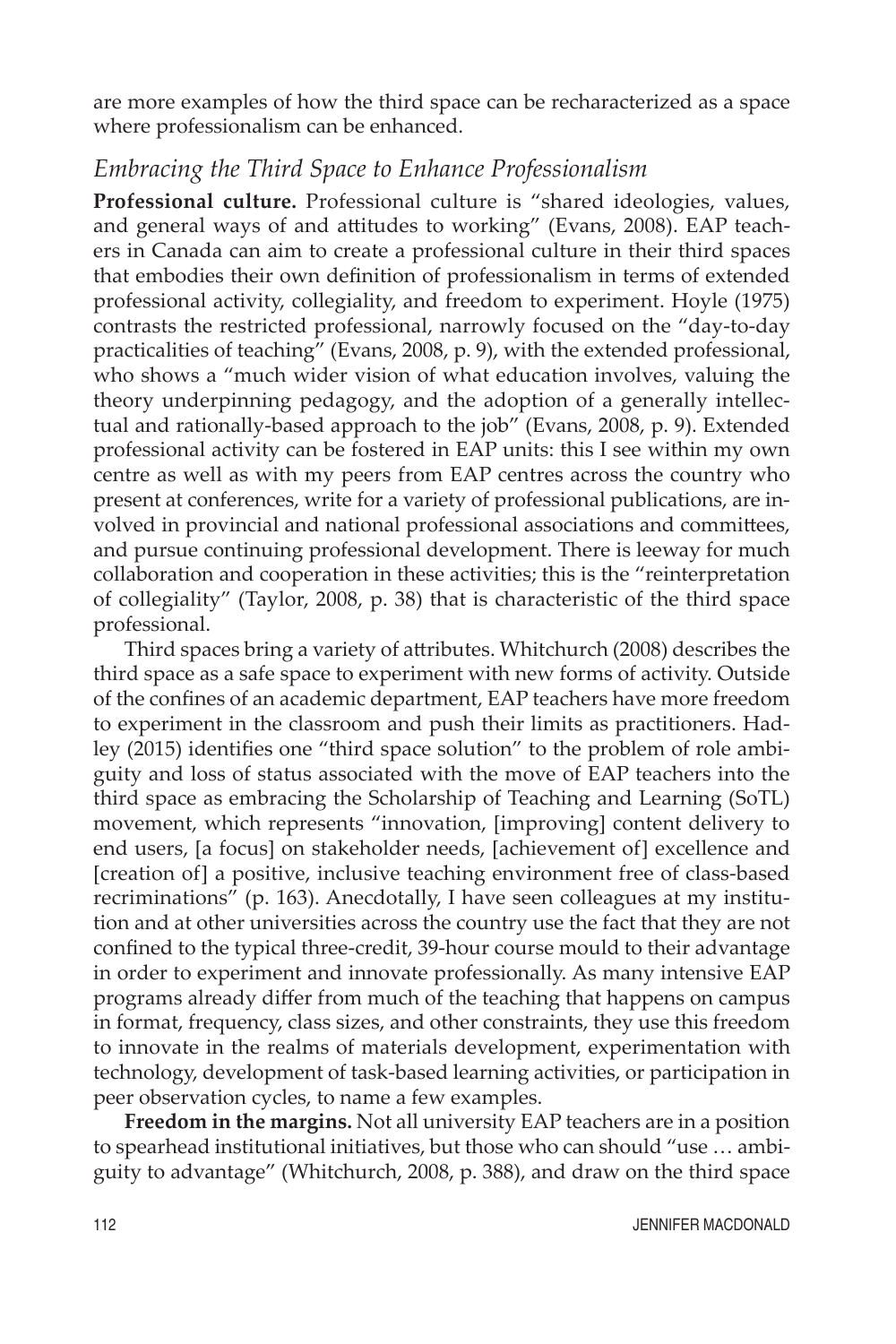as space to innovate projects born not necessarily from an institutional mandate, but from the "commitment to altruistic service" (Runte & Taylor, 1995) and "active care" (Goodson & Hargreaves, 1996, p. 20) that figures prominently in a postmodern definition of professionalism. EAP teachers and those who lead EAP programs can cross institutional boundaries to offer expertise in the area of language acquisition and internationalization to various units around the institution. For example, perhaps a certain group of international students in a particular department have shown that they are underserved by existing linguistic support mechanisms on campus. An EAP unit could intervene to take a student-centred approach to building a support course, drawing on research and best practices in the field, in collaboration with the academic department in question and the international students' centre. EAP units can display an "occupational heteronomy rather than self-protective autonomy, where teachers work authoritatively yet openly and collaboratively with other partners in the wider community" (Goodson & Hargreaves, 1996, p. 21).

There are examples of this, both published and unpublished, from contexts in Canada and around the world. An example from an EAP context in the UK is detailed by Sloan and Porter (2009). An innovative model of contextualization, embedding, and mapping was used to guide the creation of EAP support for students in a postgraduate management course. Intra-institutional collaboration between a traditional academic department (business, in this case) and a third space unit (EAP) is a key element to this project, and it is unique in this case that the EAP unit works *with* the business department, rather than *for* it. Melles, Millar, Morton, and Fegan (2005) offer an example of a collaborative effort between the faculty of architecture and the English language teaching unit at an Australian university to develop an obligatory, first-year, credit-bearing core course focusing on disciplinary communication. In these examples, other principles of postmodern professionalism are also present: a recognition by all stakeholders of the complexity of language and language learning and the EAP unit's expertise in the area, opportunities for teachers to "engage with the … social purposes and value of what [they] teach" (Goodson & Hargreaves, 1996, p. 21), and a commitment to student care. From their third space, EAP units can ideally shape projects and their roles in them as they see fit.

## **Conclusion**

TESL Canada and its professionalization project will continue, as will provincial initiatives. Certain gains that will be achieved for the ELT profession as a whole may filter into the university setting. In the meantime, EAP teachers in postsecondary settings should not look solely to professional associations for a definition of EAP teacher professionalism and instead opt to embrace the third space, creating environments where a collaborative and complex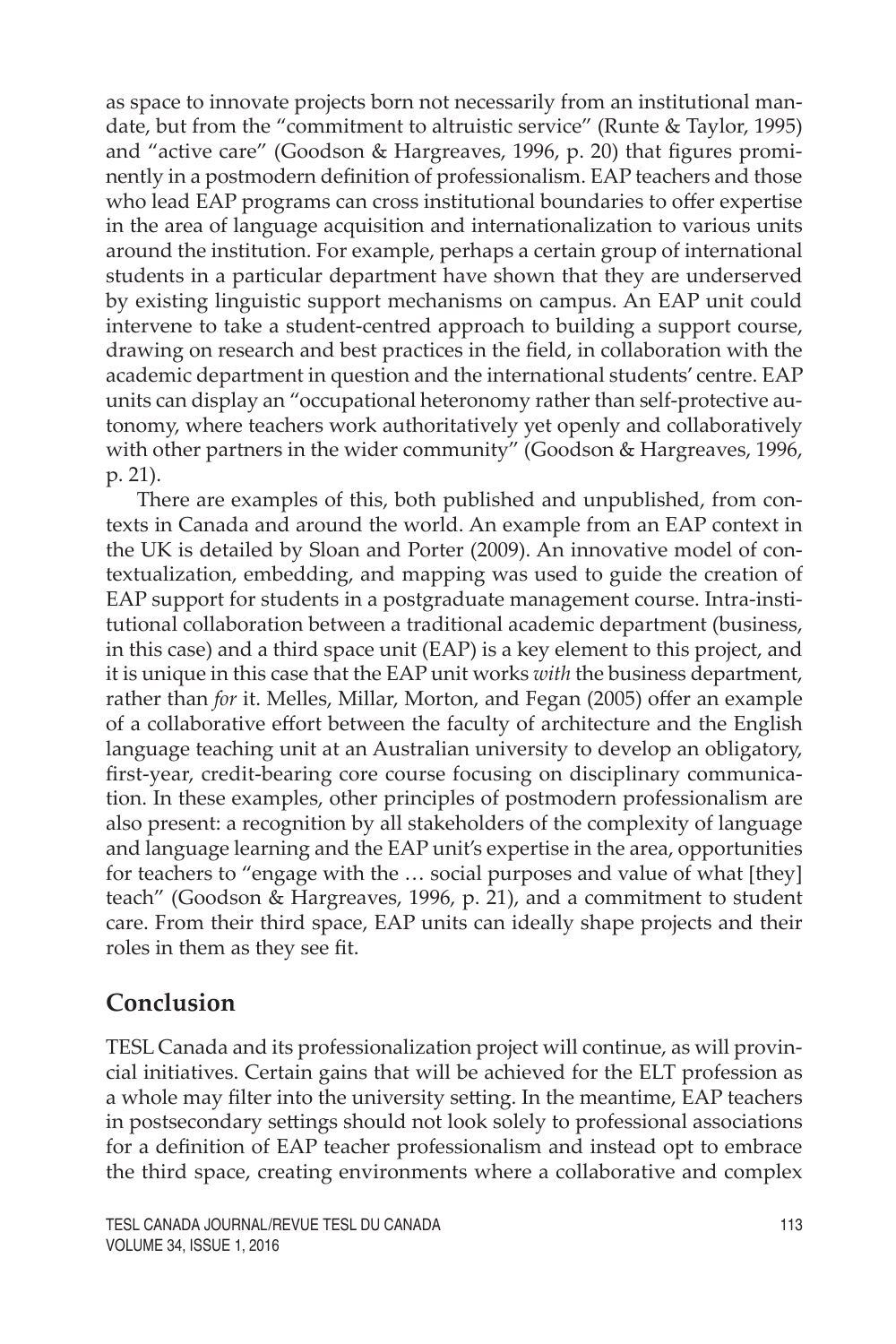professionalism can flourish. Professionalism enacted from the third space may even result in a movement of EAP out of the margins. Smithwick (2014) describes how a focus on an innovative and expertly delivered and designed EAP curriculum at his institution played a key role in driving the university's recognition of the EAP unit as an "essential service" (p. 246). This resulted in recommendations for increased support for the unit in terms of increased recognition, financial contributions, and regularization of contracts and pay for instructors.

At many Canadian institutions, the surge in on-campus EAP provision has arrived hand-in-hand with globalization and internationalization of the university, and institutions are still trying to figure out what EAP is, where EAP fits, what EAP practitioners do, and how to work with us. Those of us who teach and oversee EAP programs must take the lead. Amongst competing demands of institutions, global markets, the Canadian ELT professionalization projects, and our students themselves, reimagining the margins as third space is, for the present time, a way to provide a definition of professionalism unique to the Canadian university EAP context.

#### *The Author*

*Jennifer MacDonald* is Head Teacher of ESL Programs at Dalhousie University. Her current research explores issues surrounding the teaching and learning of English in the Canadian university context. She regularly writes and speaks on the topics of English for Academic Purposes (EAP), sociolinguistics, and technology in English language teaching.

### *References*

- Alexander, O. (2010, June). *The leap into TEAP: The role of the BALEAP competency framework in the professional development of new EAP teachers*. Paper presented at joint conference of IATEFL English for Specific Purposes SIG and Bilkent University School of English Language Faculty Academic English Program: English for Academic Purposes in University Settings: Teacher and learner competencies. Bilkent University, Turkey.
- Breshears, S. (2004). Professionalization and exclusion in ESL teaching. *TESL Canada Journal*, (Special Issue), 23–39. https://doi.org/10.18806/tesl.v0i0.1038
- Breshears, S. (2008). *Stories of unionization: Four teachers' perspectives on collective bargaining in two Canadian private ESL schools* (Master's thesis). Simon Fraser University, Burnaby, BC. Retrieved from http://summit.sfu.ca/item/9143
- Burnaby, B. (2003). ESL for adults and the status of those who teach them. *TESL Ontario Contact*, *29*(2), 11–17.
- Chafe, J., & Wang, H. (2008). Second language teacher education at the tertiary level: A pressing issue in Canada. *International Journal of Language, Society and Culture*, *25*, 19–26.
- Douglas, S. (2012). A short rationale for credit bearing English for Academic Purposes (EAP) courses. *BC TEAL Newsletter*, Spring, 9–11. Retrieved from https://www.bcteal.org/wp-content/uploads/2012/07/BCTealSpring2012draft10-copy.pdf
- Douglas, S. R. (2016, September 3). ELT best practices: EAP in Canada. Interview by Sherry Blok. *TESOL International Association Blog*. Retrieved from http://blog.tesol.org/elt-best-practiceseap-in-canada/
- Evans, L. (2008). Professionalism, professionality and the development of education professionals. *British Journal of Educational Studies*, *56*(1), 20–38. https://doi.org/10.1111/j.1467- 8527.2007.00392.x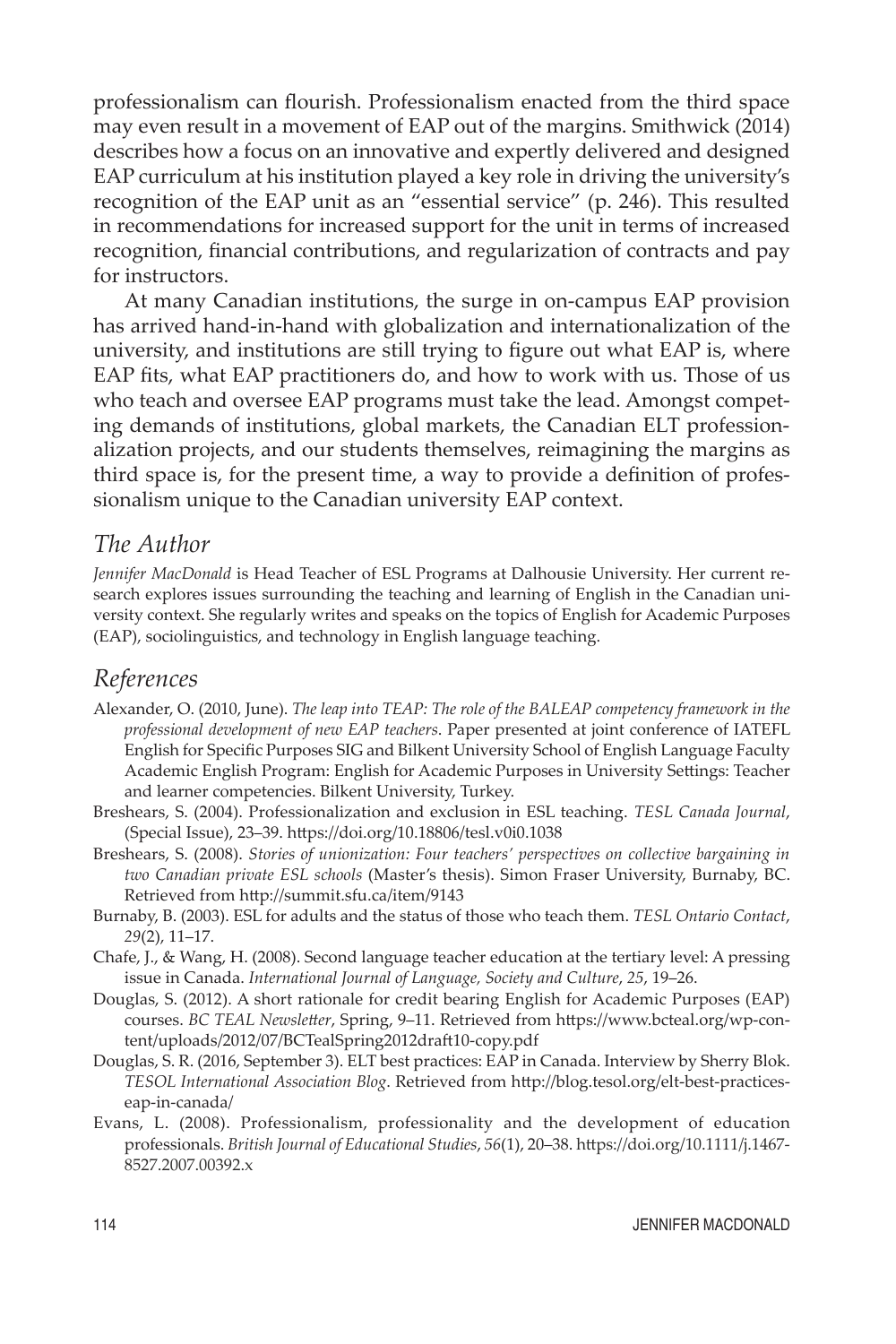- Fulcher, G. (2009). The commercialisation of language provision at university. In J. C. Alderson (Ed.), *The politics of language education: Individuals and institutions* (pp. 125–146). Bristol, UK: Multilingual Matters.
- Goodson, I., & Hargreaves, A. (1996). *Teachers' professional lives*. London, UK: Falmer Press.
- Hadley, G. (2015). *English for academic purposes in neoliberal universities: A critical grounded theory*. New York, NY: Springer.
- Hextall, I., Gewirtz, S., Cribb, A., & Mahony, P. (2007). *Changing teacher roles, identities and professionalism: An annotated bibliography* (ESRC Teaching and Learning Research Program). London, UK: King's College London; Roehampton University. Retrieved from http://aeratwtusig.blogs.lincoln.ac.uk/files/2010/01/Teachers-work-bibliog.pdf
- Horner, B., & Trimbur, J. (2002). English only and US college composition. *College Composition and Communication*, *53*(4), 594–630.
- Hoyle, E. (1975) Professionality, professionalism and control in teaching. In V. Houghton et al. (Eds.), *Management in education: The management of organisations and individuals.* London, UK: Ward Lock Educational in association with Open University Press.
- Johnston, B. (1997). Do EFL teachers have careers? *TESOL Quarterly*, *31*(4), 681–712. https://doi. org/10.2307/3587756
- Liyanage, I., Walker, T., & Singh, P. (2015). TESOL professional standards in the "Asian century": Dilemmas facing Australian TESOL teacher education. *Asia Pacific Journal of Education, 35*(4), 485–497. https://doi.org/10.1080/02188791.2013.876388
- Lortie, D. C. (1975). *Schoolteacher: A sociological study*. Chicago, IL: University of Chicago Press.
- MacPherson, S., Kouritzin, S., & Kim, S. (2005). Profits or professionalism: Issues facing the professionalization of TESL in Canada. *College Quarterly*, *8*(2), 1–24.
- Maxwell, B. (2014). "Teacher as professional" as metaphor: What it highlights and what it hides. *Journal of Philosophy of Education, 49*, 86–106. https://doi.org/10.1111/1467-9752.12106
- Melles, G., Millar, G., Morton, J., & Fegan, S. (2005). Credit-based discipline specific English for academic purposes programmes in higher education: Revitalizing the profession. *Arts and Humanities in Higher Education*, *4*(3), 283–303. https://doi.org/10.1177/1474022205056171
- Phan, L. H., & Le, L. (2013). Living the tensions: Moral dilemmas in English language teaching. In T. Seddon & J. Levin (Eds.), *Educators, professionalism and politics: Global transitions, national spaces and professional projects*. London, UK: Routledge.
- Pratt, D. D. (1997). Reconceptualizing the evaluation of teaching in higher education. *Higher Education*, 34(1), 23–44. https://doi.org/10.1023/A:1003046127941
- Runte, R., & Taylor, G. (Eds.). (1995). *Thinking about teaching: An introduction*. Toronto, ON: Harcourt Brace. Retrieved from http://www.uleth.ca/edu/runte/professional/teaprof.htm
- Sato, T. (2013). Exploring literature on professionalism: Reflections from language teachers in Japanese universities. *Bulletin of Seikei University*, *47*(3), 1–14.
- Shaw, F. (2014). *Instructors of adult English as an additional language (EAL) in British Columbia: Shared experiences in the contact zone* (Doctoral dissertation). Simon Fraser University, Burnaby, BC. Retrieved from http://summit.sfu.ca/item/14893
- Sivell, J. (2005). Second language teacher education in Canada: The development of professional standards. *TESL-EJ*, *9*(2), 1–7.
- Sloan, D., & Porter, E. (2009). The management of English language support in postgraduate business education: The CEM Model (Contextualisation, Embedding and Mapping). *International Journal of Management Education*, *7*(2), 51–58.
- Stevenson, M. D., & Kokkinn, B. A. (2007). Pinned to the margins? The contextual shaping of academic language and learning practice. *Journal of Academic Language and Learning*, *1*(1), A44–A54.
- Smithwick, N. A. (2014). *"It's like all of campus life inside a little classroom": How an English for academic purposes (EAP) program operates within a university setting* (Doctoral dissertation). University of Waterloo, Waterloo, ON. Retrieved from https://uwspace.uwaterloo.ca/handle/10012/8761

TESL CANADA JOURNAL/REVUE TESL DU CANADA 115 Volume 34, issue 1, 2016